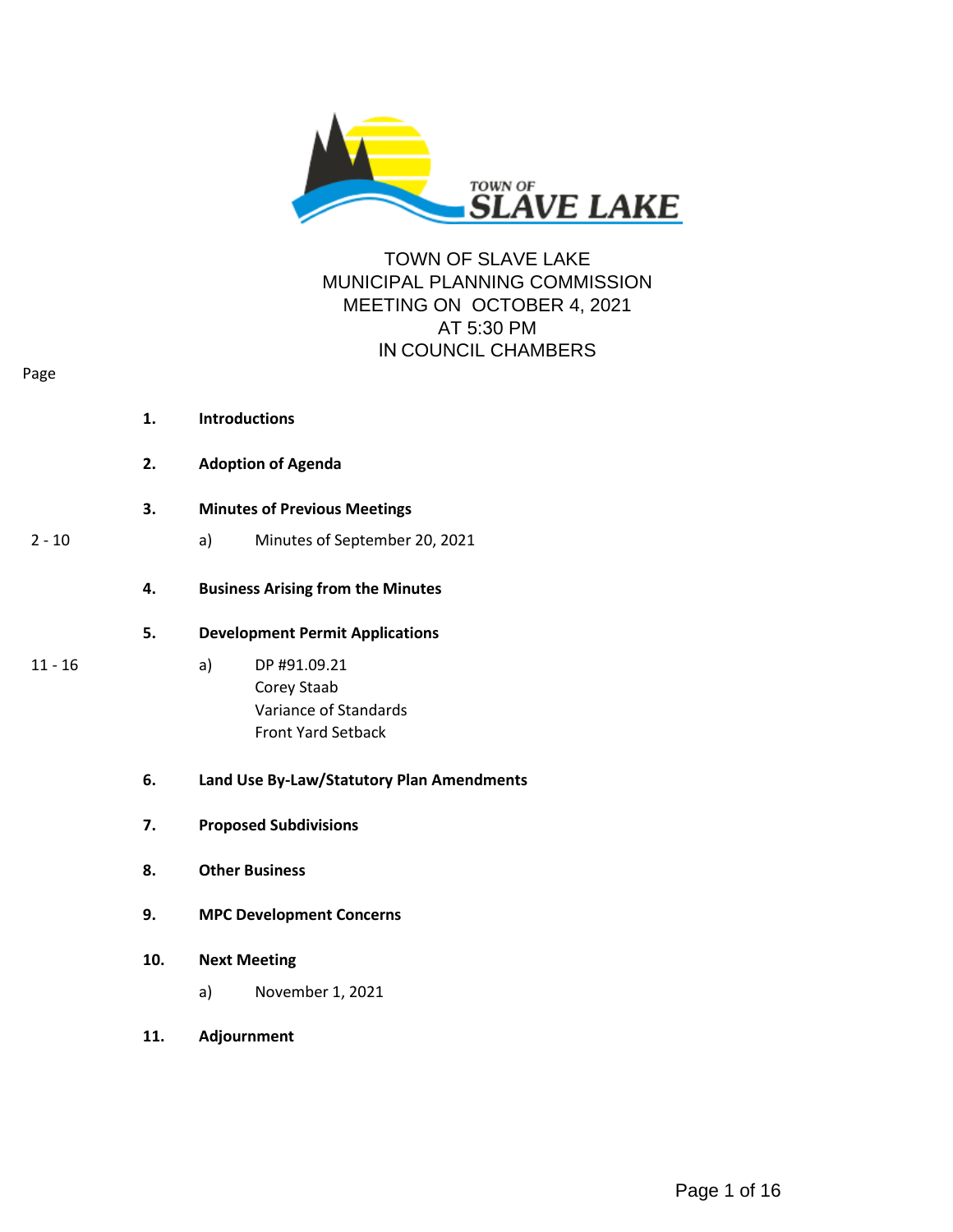

# **MUNICIPAL PLANNING COMMISSION MINUTES OF MEETING HELD MONDAY, SEPTEMBER 20, 2021 @ 5:30 P.M. COUNCIL CHAMBERS**

|  | <b>PRESENT:</b> | S. Torresan-Chykerda, J. Brandle (arrived at 5:36pm), S. Shah, T. Kelham, B. Ferguson, and R. King |  |
|--|-----------------|----------------------------------------------------------------------------------------------------|--|
|--|-----------------|----------------------------------------------------------------------------------------------------|--|

ABSENT:

OTHERS: Samantha Dyck, Acting Director of Planning & Development

S. Torresan-Chykerda called the meeting to order at 5:32 p.m.

#### **1. Adoption of the Agenda**

MOVED BY R. King to accept the agenda as presented.

**2. Minutes of Previous Meetings** 

MOVED T. Kelham to accept the minutes of August 30, 2021 meeting as presented.

#### **3. Business Arising from the Minutes**

**4. Delegations**

**a) Moe Mouallem 6011.18/SUB01.21 Environment Reserve**

-B. Ferguson declared a conflict and left at 5:39pm and returned to the meeting at 5:46pm

MOVED BY R. King that the Municipal Planning Commission approves the use of a 6.0 m ERE – Environmental Reserve Easement registered on title in place of the required subdivided ER – Environment Reserve.

CARRIED

CARRIED

CARRIED

#### **5. Development Permit Applications**

**a) DP 76.08.21 Apex Well Services Inc. Discretionary Use Relocatable Industrial Camp Facility** 

MOVED BY R. King that the Municipal Planning Commission approves Development Permit #76.08.21 and permits the placement of a Relocatable Industrial Camp Facility (Bunkhouse) and is a discretionary use in the M1 – Light Industrial District on Lot 3, Block 1, Plan 082 3419 located at 1401 Caribou Trail NW NE subject to the following conditions.

- 1. If in the progress of work on this development the landowner/applicant desires to change in any way from the terms and conditions of this development permit, he/she shall notify the Town in writing and submit amended drawings, and if necessary, shall apply for a new development permit.
- 2. The Town assumes no responsibility or liability for any inaccuracy, mistake or error of law or fact, which arises from the information supplied by or on behalf of the landowner/applicant.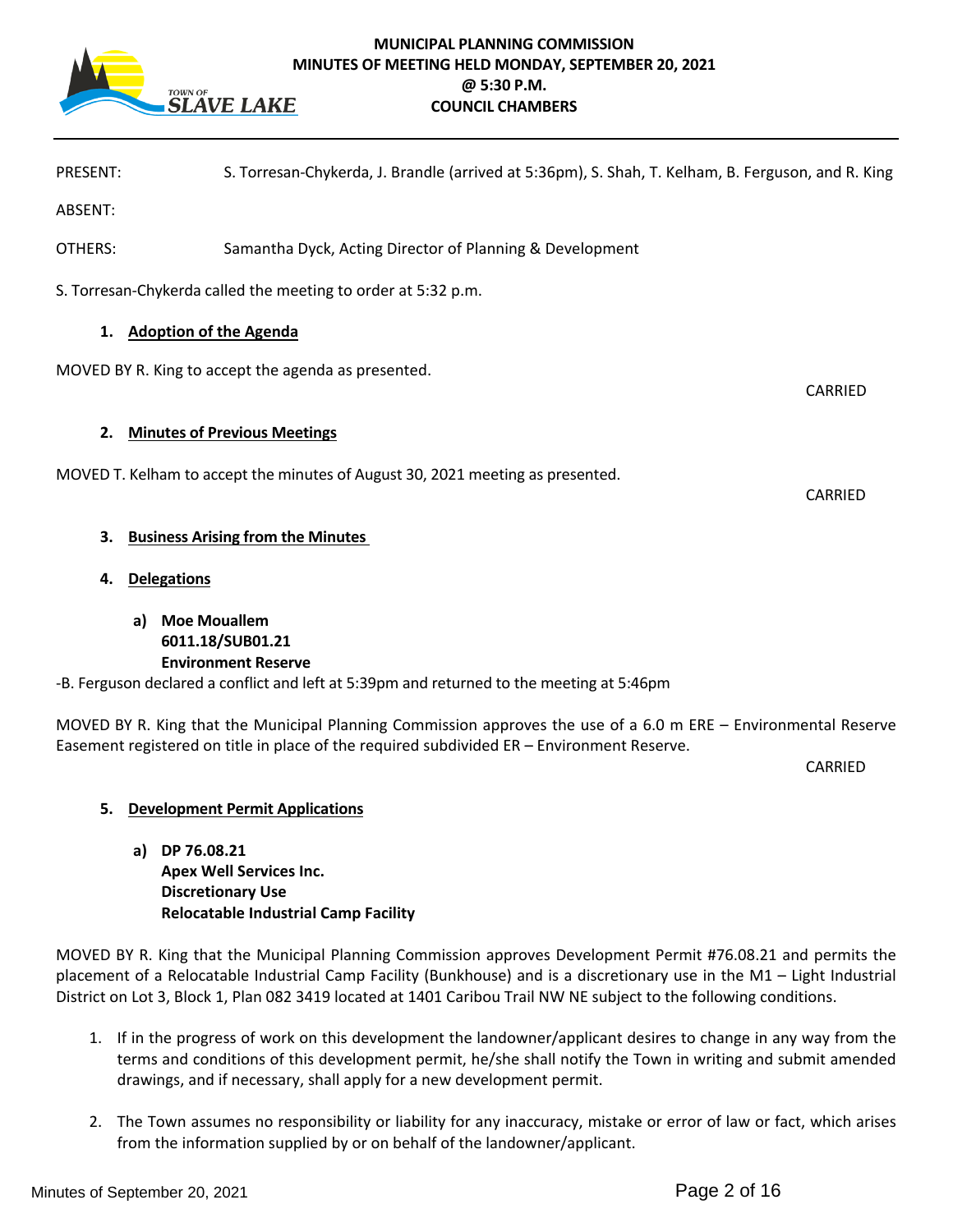- 3. If the development authorized by this development permit is not commenced and completed within 18 months from the date of issuance of this development permit, the permit is deemed to be VOID unless an extension has been granted by the Development Authority or the Municipal Planning Commission. It is the landowner/applicant's responsibility to advise the Town if the development will not be completed within the 18-month time frame and request an extension.
- 4. The Development is to comply with all Municipal, Provincial and Federal Codes and Regulations. The landowner/applicant is to obtain all necessary permits (building, fire, electrical, plumbing gas and other disciplines) required under the authority of the Alberta Safety Codes Act from an accredited agency prior to proceeding with any construction. **A copy of the Building Permit shall be submitted to the Town.** The issuance of this development permit does not exempt the landowner/applicant from any additional requirements or approvals in any of the disciplines.

# **PERMIT COMPLIANCE**

5. The Landowner shall comply with the Town's Development Standards and Procedures, the Town's Policies and Procedures, the Town's municipal bylaws, the Alberta Safety Codes Act, all applicable federal and provincial legislation and any conditions of caveat, covenant, easement, or other instrument registered on title to the lands.

# **SITE PLAN**

- 6. **All structures on site must conform to the submitted and approved Site Plan and must also be in accordance with the requirements of Sections 100 and 99A of the Land Use Bylaw #22-2007; unless otherwise varied under the issuance of a development permit.**
- 7. The location of the Camp Facility in relation to any fuel storage facility or tank shall be in accordance with applicable Provincial Codes.

#### **SITE SERVICING**

- 8. **Site Servicing must conform to the submitted and approved Site Servicing Plans and the Town Development Standards and Procedures.**
- 9. Each individual parcel within Town boundaries **is required and permitted** to have only one (1) water and sanitary sewer service. As such, the Camp Facility shall be serviced from the existing on-site services.
- 10. Each Camp facility shall be separately serviced with water, sanitary sewer, power, and heat.

#### **PARKING**

11. The landowner/applicant is required to provide one on-site parking stall for every potential employee occupying the Camp Facility. **As such, the landowner/applicant is required to provide 28 on-site parking stalls.** Each parking stall shall be marked/signed to the satisfaction of the Development Officer.

#### **AMENITY AREA**

12. **The landowner/applicant is to provide an Outdoor Living and Amenity Area of a minimum of 89m<sup>2</sup> for the occupants of the Camp Facility.** The Outdoor Living and Amenity Area shall be developed in accordance with the submitted and approved site plan.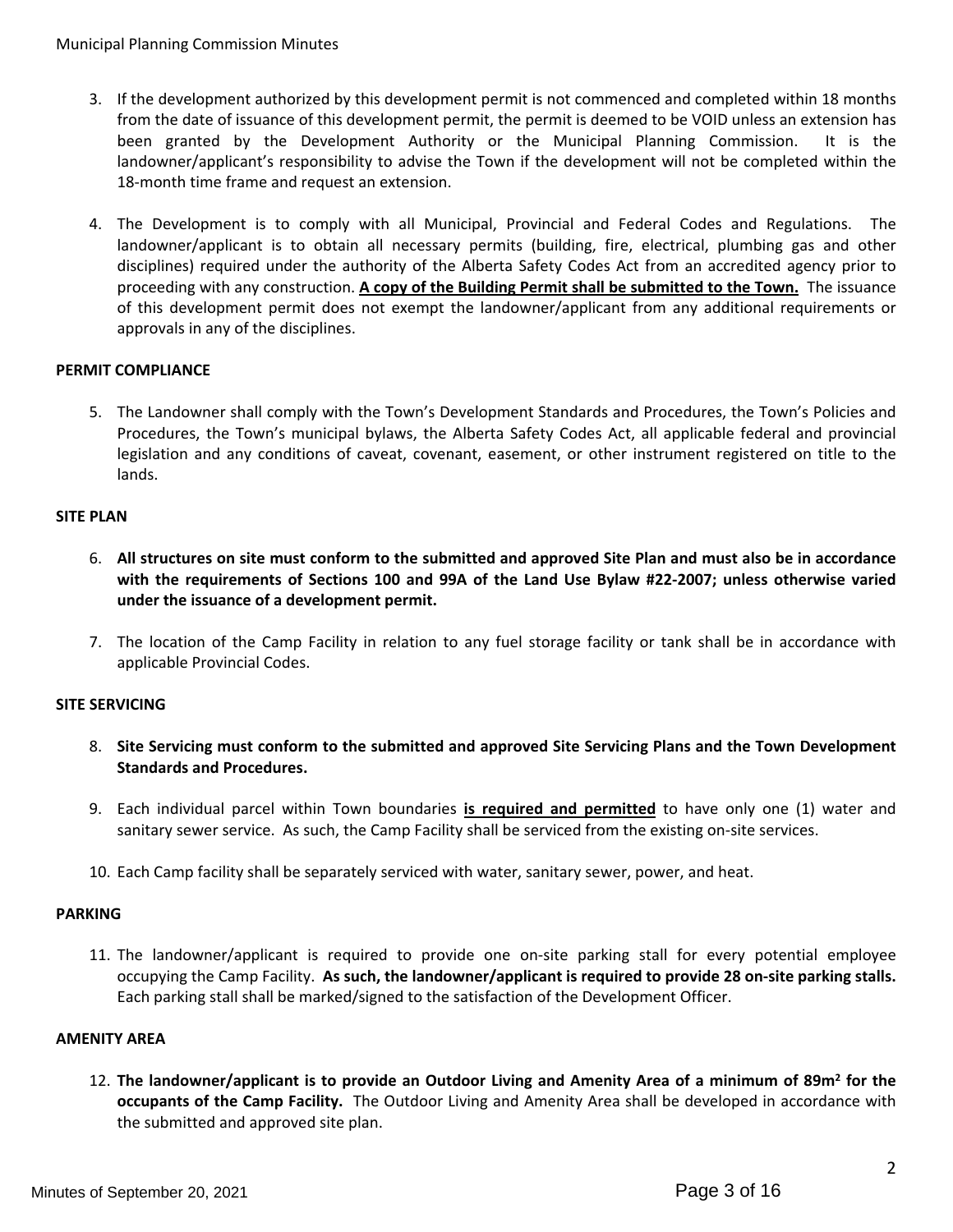- 13. The Outdoor Living and Amenity Area shall provide passive living space or an area for recreation and shall be landscaped in accordance with the Land Use Bylaw #22-2007.
- 14. **Landscaping and grassing of the Outdoor Living and Amenity Area,** as shown on the submitted and approved Site Plan**, is to be completed by the end of the first full growing season following completion of construction.**
- 15. In accordance with the Town of Slave Lake's current and prevailing Boulevard Bylaw the boulevard area immediately adjacent to your property must be developed and maintained in a turf standard. Please be advised that no rocks, trees, plantings or structures of any kind are permitted in the boulevard area.
- 16. Garbage shall be stored in weatherproof and animal proof containers screened from the adjacent properties and public thoroughfares.
- 17. Fences and retaining walls must not be located on any adjacent Town lands.

# **LOT GRADING & DRAINAGE**

- 18. Lot drainage and building elevation shall be in accordance with the requirements of the prevailing Land Use Bylaw. For confirmation of grades contact the Development Authority. Lots are to be graded in accordance with the approved Subdivision Lot Grading Plan and the Town of Slave Lake's Development Standard and Procedures.
- 19. The lot shall be drained so that water is not diverted onto adjacent properties. As such, all down spouts and sump pump discharge pipes shall be directed either into the front or rear yard of your property or into a side yard where a drainage swale is present.
- 20. All elevations re: grades, inverts, etc. should be field checked and taken into consideration when setting the building grades.

#### **PUBLIC LANDS**

- 21. The landowner/applicant is responsible for ensuring that all improvements on the lot, such as building, driveway, etc., do not interfere with fire hydrants, storm drains, light standards, or utility easements, etc., and landowner/applicant will be held responsible for damage he or his contractors may cause.
- 22. Prior to construction proceeding, any existing damage to sidewalks, roads or public utility services is to be reported to the Town or the landowner/applicant will be held responsible for damage.
- 23. Any existing public landscaped areas that are damaged during construction are to be repaired to their original condition by the landowner/applicant.

#### **FIRE**

24. The burning of building material and debris on construction site or within the boundaries of the Town is strictly prohibited. Violators will receive a fine.

#### **GENERAL CONDITIONS**

25. **Occupancy of the Camp Facility will not be permitted until the facility has been inspected and approved by all authorities and until all conditions of this Development Permit have been met with the exception of the Amenity Area.**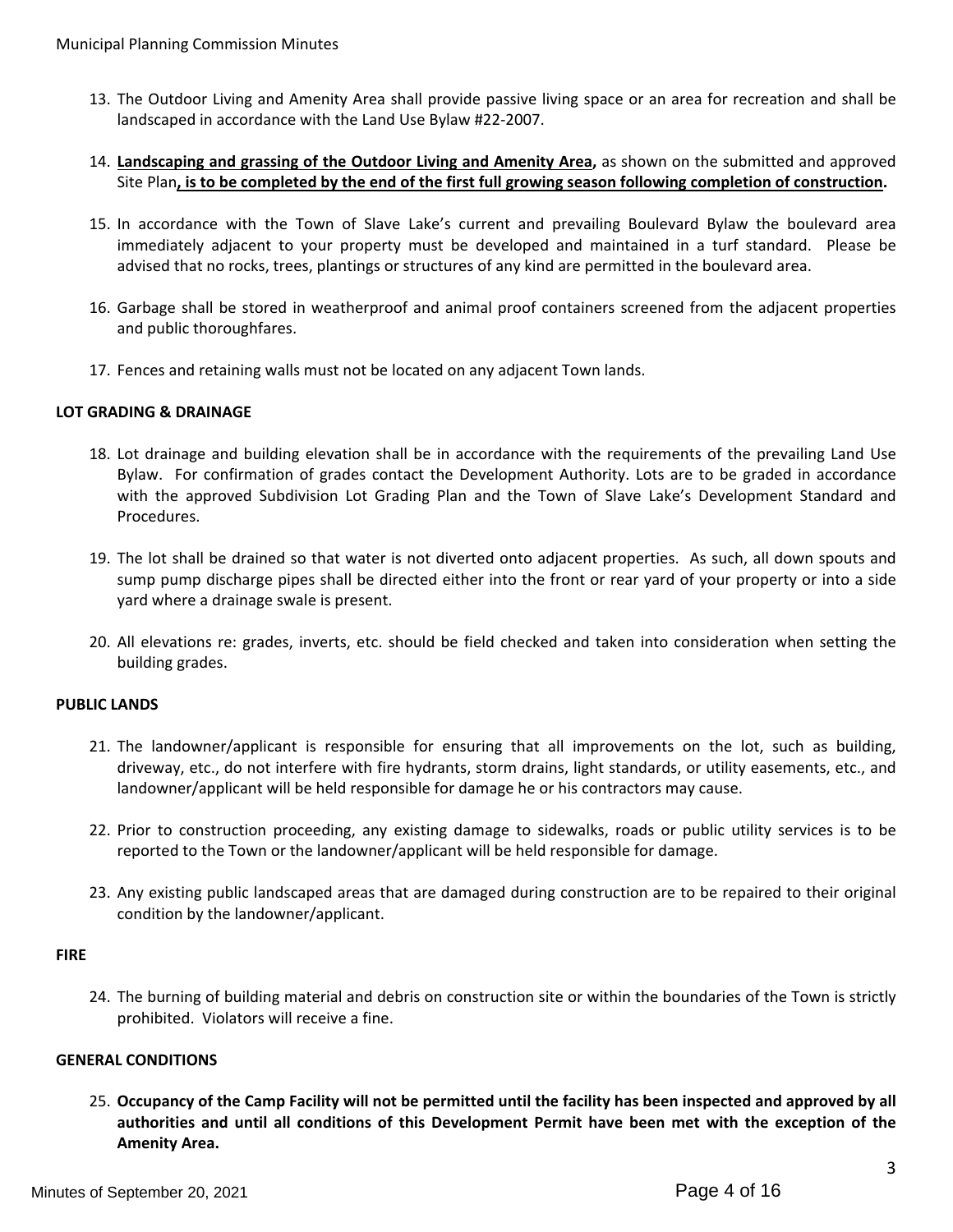- 26. No Person shall keep or permit in the Camp Facility any object or chattel which, in the opinion of the Development Authority is unsafe, unsightly, or adversely affects the amenities of the Camp Facility.
- 27. All Camp Facilities shall be subject to inspections by the Planning and Development Officer, Fire Chief, Health Inspector, and a Building Codes representative.
- 28. All Camp Facilities shall be subject to quarterly inspections by the Town of Slave Lake.
- 29. All Camp Facilities shall have a CSA (Canadian Standards Association) Label Number and the CSA number shall be provided to the Town of Slave Lake.
- 30. **The Camp Facility shall only be occupied by the employees of the business where the camp facility is approved to be located.**
- 31. The landowner/applicant shall provide to the Town of Slave Lake, upon request, verification of employment for those employees who occupy an approved Camp Facility.
- 32. The Town of Slave Lake reserves the right to monitor the occupancy of approved Camp Facilities and inspect these facilities as required.
- 33. The landowner/applicant shall ensure that the construction site remains in a tidy and orderly condition and that construction debris and materials are contained within the boundaries of the parcel and not permitted to scatter to neighbouring parcels.
- 34. The landowner/applicant and any other contractors working on this development are to be properly licensed by the Town and/or the Province.

#### **ADDITIONAL NOTES: (not conditions of the Development Permit)**

- If you require a time extension in order to complete your development, please contact the Planning Department at 780-849-8004.
- Please remember to CALL BEFORE YOU DIG by contacting Alberta  $1<sup>st</sup>$  Call at 1-800-242-3447 or CLICK BEFORE YOU DIG at [http://albertaonecall.com](http://albertaonecall.com/).
- Second accesses/driveways must be approved by the Municipal Planning Commission.

CARRIED

**b) DP #78.08.21 Karina Gramiak Discretionary Use HBB Type E**

MOVED BY S. Torresan-Chykerda that the Municipal Planning Commission approves Development Permit #78.08.21 (HBB #06.21) to permit the development of a Type "E" Home-based Business, Wild Rose Studios (i.e. photography studio) within the R1 – Standard Detached Residential District on Lot 4, Block 9, Plan 6342 HW at 313 - 3 Street NE, subject to the following conditions.

1. If in the progress of work on this development the landowner/applicant desires to change in any way from the terms and conditions of this development permit, he/she shall notify the Town in writing and if necessary, shall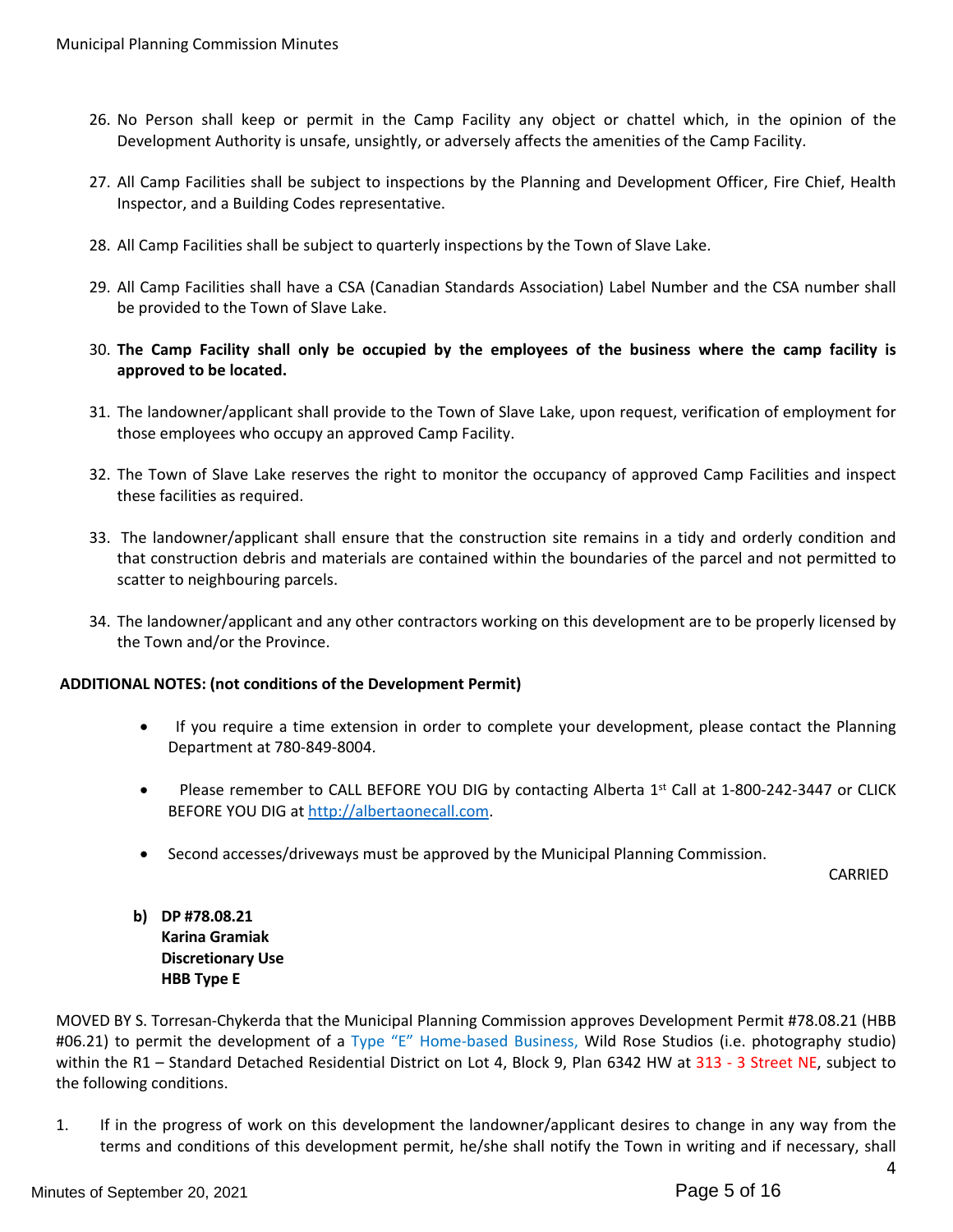apply for a new development permit.

- 2. The Town assumes no responsibility or liability for any inaccuracy, mistake or error of law or fact, which arises from the information supplied by or on behalf of the landowner/applicant.
- 3. If the development authorized by this development permit is not within eighteen (18) months from the date of issuance of this development permit, the permit is deemed to be VOID unless an extension has been granted by the Development Authority or the Municipal Planning Commission.
- 4. The Development is to comply with all Municipal, Provincial and Federal Codes and Regulations. The landowner/applicant is to obtain all necessary permits (building, fire, electrical, plumbing gas and other disciplines) required under the authority of the Alberta Safety Codes Act from an accredited agency prior to proceeding with any construction. **A copy of the Building Permit shall be submitted to the Town**. The issuance of this development permit does not exempt the landowner/applicant from any additional requirements or approvals in any of the disciplines.

#### **PERMIT COMPLIANCE**

5. The Landowner shall comply with the Town's Development Standards and Procedures, the Town's Policies and Procedures, the Town's municipal bylaws, the Alberta Safety Codes Act, all applicable federal and provincial legislation and any conditions of caveat, covenant, easement, or other instrument registered on title to the lands.

#### **PARKING**

6. Only one business vehicle shall be parked on-street or off-street as a result of the home-based business.

#### **GENERAL**

- 7. The business may be operated in the home and may be extended to an accessory residential building provided that the minimum on-site parking requirements are met. The number of non-resident employees working on-site shall not exceed two at any given time.
- 8. A home-based business shall be operated as a secondary use only to the residential use.
- 9. There should be no outside storage of materials, commodities or finished products associated with the business.
- 10. The area of the main building used for a home-based business shall not exceed 25%.
- 11. The area of an accessory building used for a Type "E" home-based business may be 100%, provided that the minimum off-street parking requirements are met.
- 12. The display or placement of signage on the premises of the home-based business will be evaluated on their merits by the Development Authority, provided that:
	- (i) the sign shall not be illuminated;
	- (ii) the sign shall be placed in a window or attached to the exterior of the residence on the street side of the residence, or at the discretion of the Municipal Planning Commission; and
	- (iii) the maximum area of the sign shall not exceed  $1000 \text{ cm}^2$  (155 in<sup>2</sup>).
- 13. The sign for the home-based business shall be developed in accordance with Part 9 of the Land Use Bylaw #22- 2007.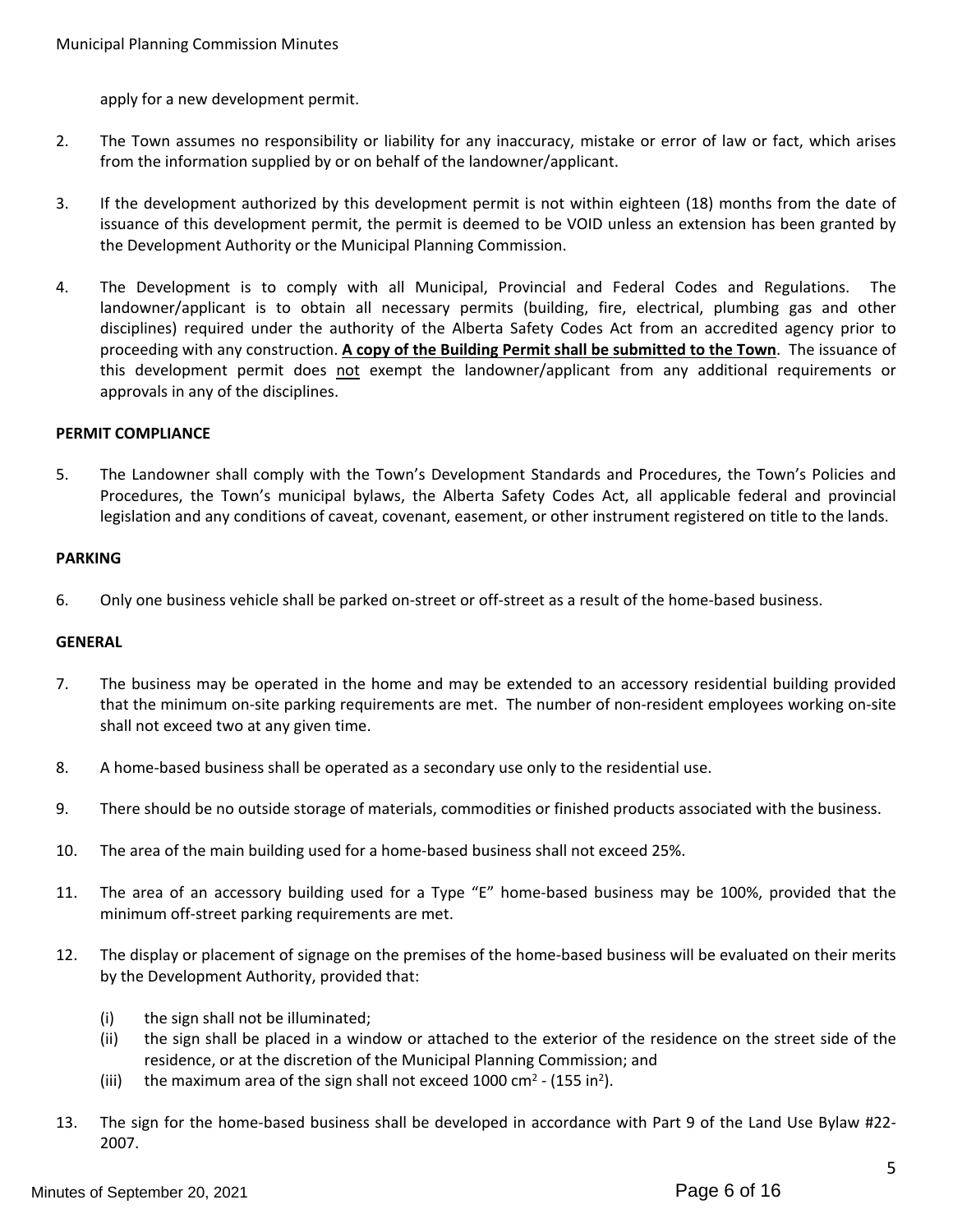- 14. A home-based business shall not create a nuisance factor which may be apparent outside an enclosed building and shall not create any objectionable or dangerous conditions on the parcel or adjacent parcels in terms of noise, vibration, smoke, dust, odour, heat, noxious gas, glare, electrical radio, and television disturbance.
- 15. A home-based business shall not generate customer traffic greater than one visitor at a time. A visitor includes clients, client groups and sale people other than the resident, even if the client visits are for pickups and deliveries. (Client groups do not include a group of individuals for class instruction).
- 16. This development shall comply with or adhere to the quiet hours as set out in the Community Standards Bylaw #37-2007, Section 8(1) Quiet time within the Town of Slave Lake shall be between the hours of 10:00 pm and 0:700 am on weekdays and between the hours of 10:00 pm and 09:00 am on weekends and holidays.
- 17. Delivery of goods to the residence as a direct result of the home-based business by tandem trucks or semi-trailer units will not be permitted.
- 18. All Type "E" home-based business shall be subject to review by the Municipal Planning Commission following six (6) months from the date of issuance of the development permit.
- 19. All home-based business permits may be revoked by the Development Authority if the operation of the business is deemed to be violation of the Land Use Bylaw #22-2007.
- 20. The applicant is to be properly licensed by the Town in accordance with the Business License By-Law #19-2018.

# **ADDITIONAL NOTES: (not conditions of the Development Permit)**

This development permit approves the Home-based Business located **313 – 3 Street NE.** Should the applicant/landowner move to another location; a new Home-based Business application must be submitted and approved prior to operating the business at the new location.

CARRIED

# **c) DP #84.09.21 Liquor Store Limited Partnership Discretionary Use Retail – Liquor in C3**

MOVED BY B. Ferguson that the Municipal Planning Commission approves development permit #84.09.21 for the construction of a Retail – Liquor (Commercial Renovation) for Liquor Stores Limited Partnership and is a discretionary use in the C3 – Highway Commercial District on Lot 5, Block 4, Plan 052 2448 located at #461, 1500 Main Street SW.

- 1. If in the progress of work on this development the landowner/applicant desires to change in any way from the terms and conditions of this development permit, he/she shall notify the Town in writing and submit amended drawings, and if necessary, shall apply for a new development permit.
- 2. The Town assumes no responsibility or liability for any inaccuracy, mistake or error of law or fact, which arises from the information supplied by or on behalf of the landowner/applicant.
- 3. If the development authorized by this development permit is not commenced and completed within eighteen (18) months from the date of issuance of this development permit, the permit is deemed to be VOID unless an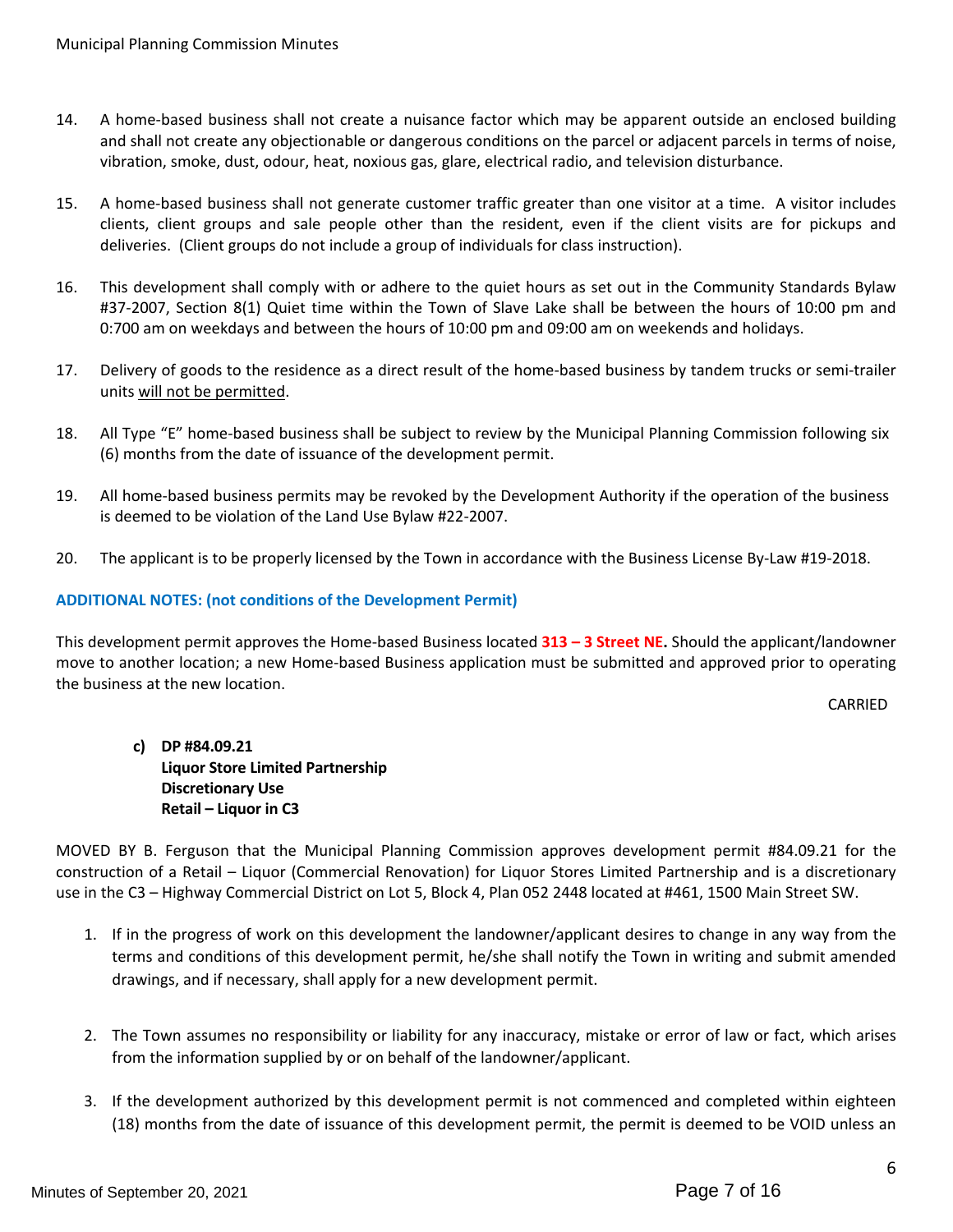extension has been granted by the Development Authority or the Municipal Planning Commission. It is the landowner/applicant's responsibility to advise the Town if the development will not be completed within the 18 month time frame and request an extension.

- 4. The Development is to comply with all Municipal, Provincial and Federal Codes and Regulations. The landowner/applicant is to obtain all necessary permits (building, fire, electrical, plumbing, gas, and other disciplines) required under the authority of the Alberta Safety Codes Act from an accredited agency prior to proceeding with any construction. **A copy of the Building Permit shall be submitted to the Town.** The issuance of this development permit does not exempt the landowner/applicant from any additional requirements or approvals in any of the disciplines.
- **5.** The landowner/applicant is to provide a development deposit in the name of the Town of Slave Lake in the amount of \$4,000.00 to guarantee the performance of all obligations under this permit. **This deposit will be refunded once all conditions of the development permit have been met. Please note that the development deposit will be returned to the individual or company who provided it to the Town.**

#### **PERMIT COMPLIANCE**

6. The Landowner shall comply with the Town's Development Standards and Procedures, the Town's Policies and Procedures, the Town's municipal bylaws, the Alberta Safety Codes Act, all applicable federal and provincial legislation and any conditions of caveat, covenant, easement, or other instrument registered on title to the lands.

#### **SITE PLAN**

**7.** All structures on site must conform to the submitted and approved Site Plan and Detailed Drawings and must also be in accordance with the requirements of **Section 89** of the Land Use Bylaw #22-2007; unless otherwise varied under the issuance of a development permit.

#### **CIVIC ADDRESS**

- 8. The civic address for this development is **#461, 1500 Main Street SW**.
- 9. The owner of the property shall maintain the Address Number in good condition and shall not allow the visibility of the address to be obscured.

#### **PARKING**

- 10. The landowner/applicant shall provide **nine (9)** on-site parking spaces and **one (1)** on-site loading spaces.
- 11. Parking areas shall be marked, painted, and signed to the satisfaction of the Development Officer.

#### **PUBLIC LANDS**

12. The landowner/applicant is responsible for ensuring that all improvements on the lot, such as building, driveway, etc., do not interfere with fire hydrants, storm drains, light standards, or utility easements, etc., and landowner/applicant will be held responsible for damage he or his contractors may cause.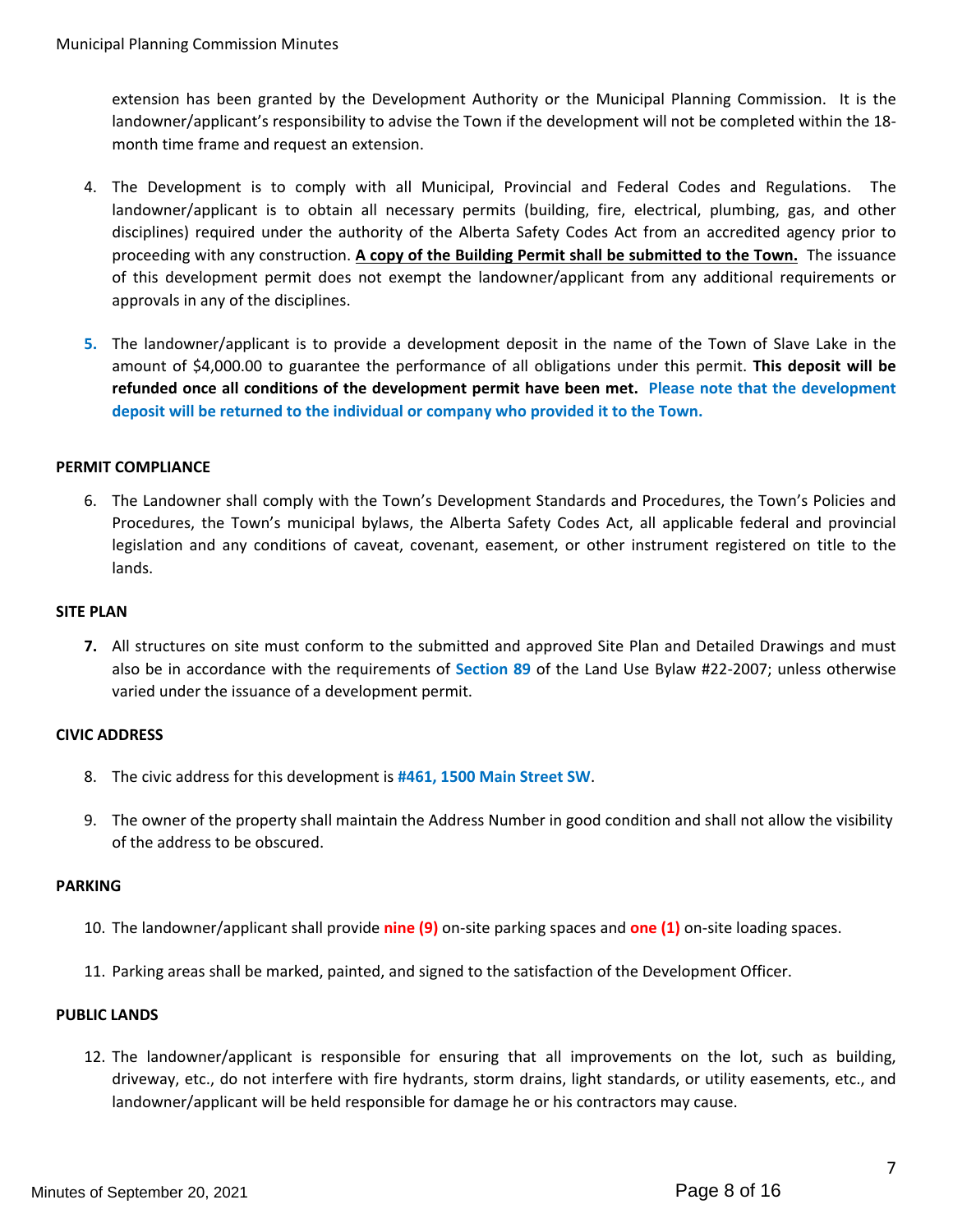- 13. Prior to construction proceeding, any existing damage to sidewalks, roads or public utility services is to be reported to the Town or the landowner/applicant will be held responsible for damage.
- 14. Any existing public landscaped areas that are damaged during construction are to be repaired to their original condition by the landowner/applicant.

# **15. FIRE**

- 16. The burning of building material and debris on construction site or within the boundaries of the Town is strictly prohibited. Violators will receive a fine.
- 17. Where a building incorporates fire protection equipment, elevator controls or door accesses as outlined in the Alberta Fire Code, a key box shall be provided, keyed, and located in a manner acceptable to the Town of Slave Lake; and shall contain a set or set of keys or devices required to be used in an emergency. All such key boxes and keys shall be purchased from the Town of Slave, being available at the Town office.

#### **18. GENERAL CONDITIONS**

- 19. The landowner/applicant and any other contractors working on this development are to be properly licensed by the Town and/or the Province.
- 20. The landowner/applicant shall ensure that the construction site remains in a tidy and orderly condition and that construction debris and materials are contained within the boundaries of the parcel and not permitted to scatter to neighbouring parcels.

# ADDITIONAL NOTES: (not conditions of the Development Permit)

- Development Deposits are refunded **once all of the conditions** of your development permit have been met and are refunded to the individual or company that provided the deposit to the Town.
- If you require a time extension in order to complete your development, please contact the Planning Department at 780-849-8004.
- Any signs for this development must be approved under a separate development permit. However, signs displayed within buildings, on door plates, door boards or kick plates, and sandwich board signs do not require a development permit but must comply with the regulations of the current and prevailing Land Use Bylaw.
- Sea Cans and Job Trailers are considered **temporary uses** and may only be utilized on a site where a **Commercial**, Institutional or High-Density Residential building is being constructed or undergoing major renovations and **only if a development permit has been issued prior to placement**.
- Job Trailers are considered **temporary uses** and may only be utilized on a site where a Commercial, Industrial, Institutional or High-Density Residential building is being constructed or undergoing major renovations and only if a development permit has been issued prior to placement.

CARRIED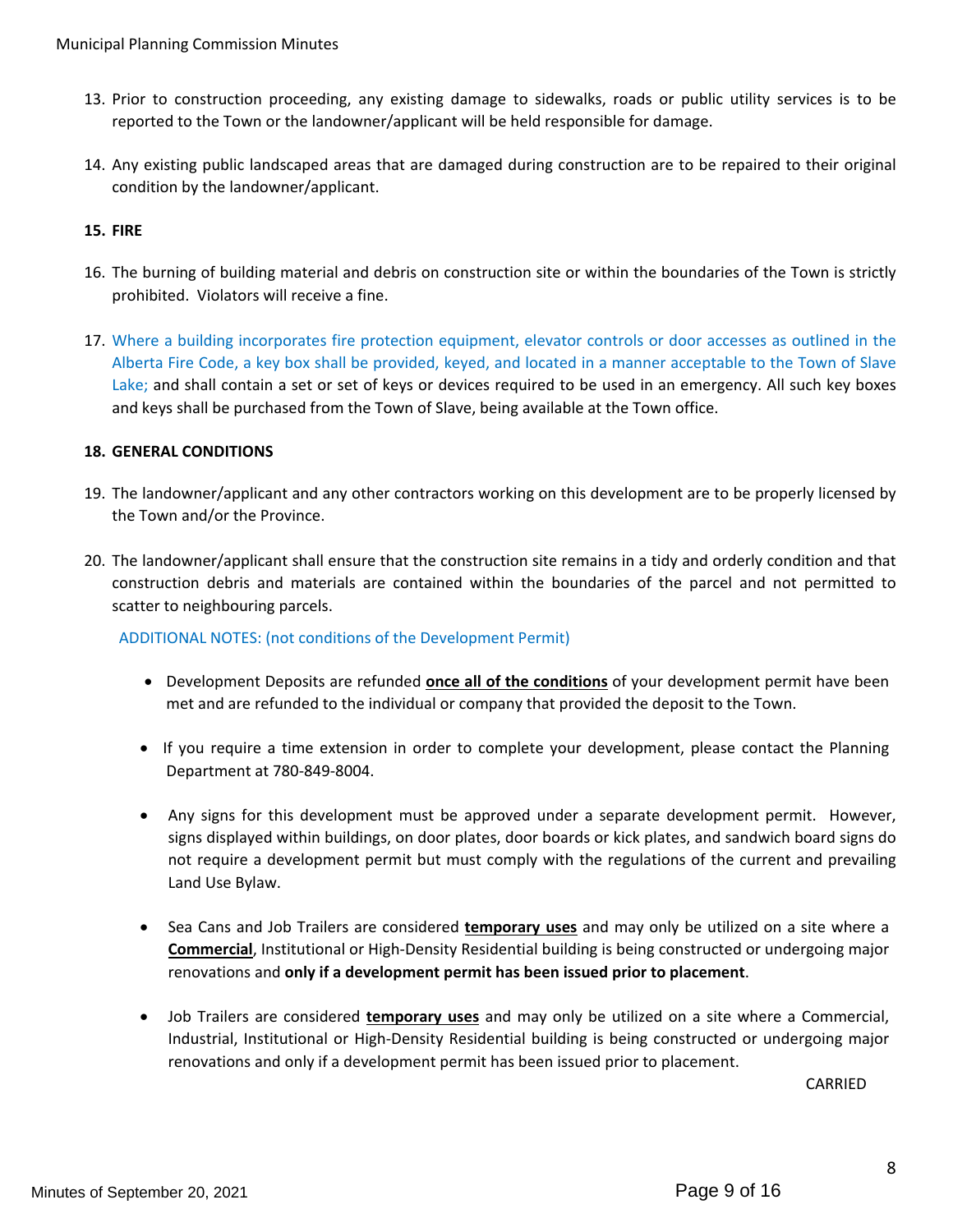# **6. Land Use Bylaw/Statutory Plan Amendments**

**a) Bylaw # 15-2021 Regulatory Amend LUB Add "Hotels" to UV**

MOVED BY R. King that the Municipal Planning Commission supports Bylaw #15-2021.

CARRIED

#### **7. Proposed Subdivisions**

#### **8. Other Business**

#### **9. MPC Development Concerns**

#### **10. Meeting Review**

Next regularly scheduled meeting is October 4, 2021.

#### **Adjournment:** Meeting adjourned at 6:00 pm

Recorder: Samantha Dyck Minutes Prepared by: Samantha Dyck

Chairperson Date

\_\_\_\_\_\_\_\_\_\_\_\_\_\_\_\_\_\_\_\_\_\_\_\_\_\_\_\_\_\_\_\_\_\_\_\_\_\_\_\_\_\_\_\_\_\_\_\_\_\_\_\_\_\_\_ \_\_\_\_\_\_\_\_\_\_\_\_\_\_\_\_\_\_\_\_\_\_\_\_\_\_\_\_\_\_\_\_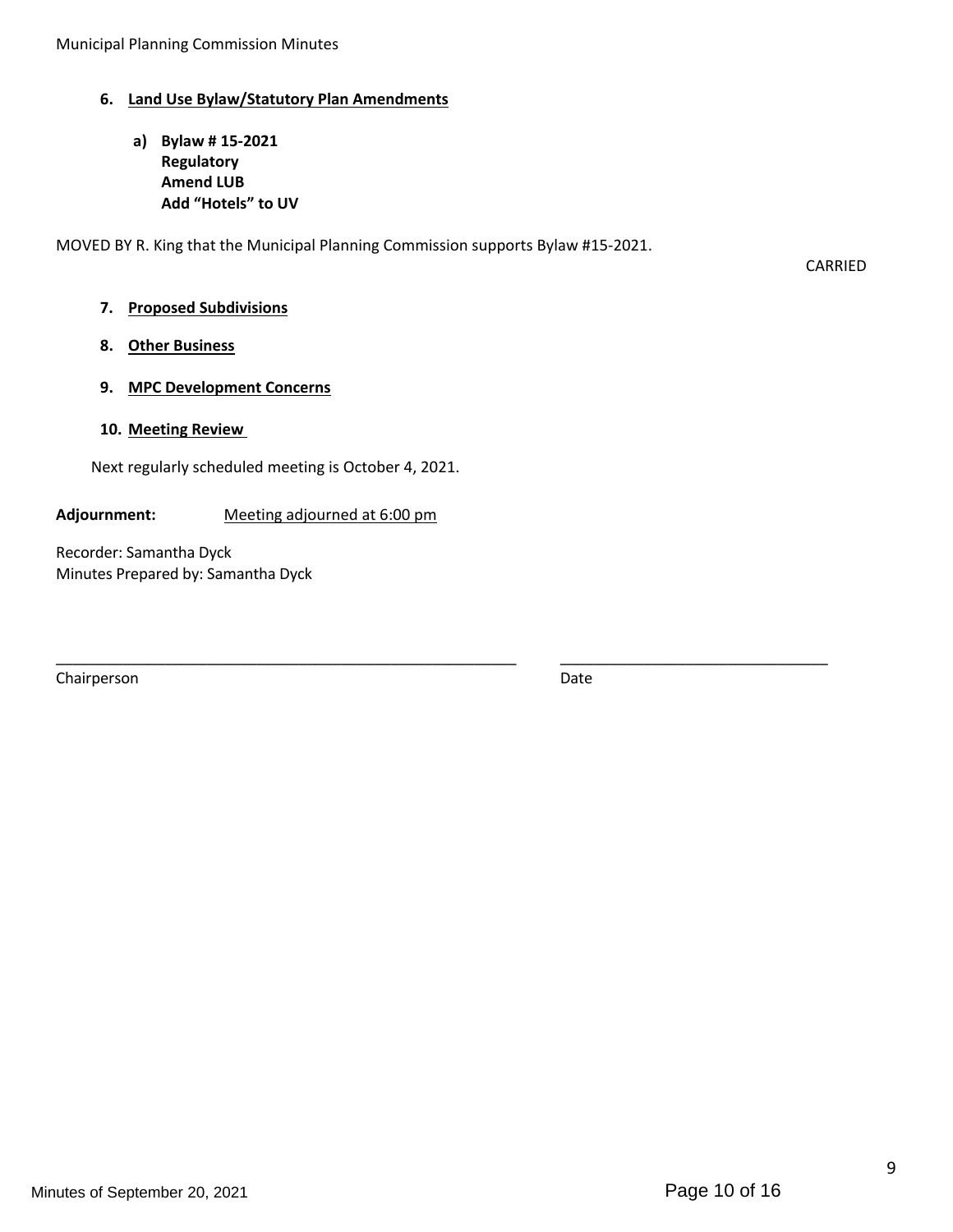

#### REPORT TO THE MUNICIPAL PLANNING COMMISSION MEETING OF OCTOBER 4, 2021

FROM: Samantha Dyck Acting Director of Planning & Development DATE: October 1, 2021

SUBJECT: Variance to Front Yard Setback

**FILE: DP #91.09.21** 

**PURPOSE** 

The purpose of this repor<sup>t</sup> is for the Municipal Planning Commission to consider an application for <sup>a</sup> variance to <sup>a</sup> front yard setback of <sup>a</sup> detached dwelling's front steps.

**BACKGROUND** 

- Name of Applicant: Corey Staab
- Name of Owner: Staab Holdings Inc.

Proposal: That the Municipal Planning Commission considers an application for <sup>a</sup> variance to <sup>a</sup> front yard setback for the steps of <sup>a</sup> detached dwelling.

- Legal Description: Lot 16, Block 41, Plan 2973 TR
- Civic Address: 900 9 Street SE
- Existing Land Use: R1A Low Density Residential District.
- Land Use Bylaw: In accordance with Section 66 (6) of the Land Use Bylaw 22-2007 the minimum front yard setback of <sup>a</sup> detached dwelling shall be 7.5 <sup>m</sup> (25 ft.).

In accordance with Section 62 (2) (a) of the Land Use Bylaw #22-2007 awnings, balconies, bay windows, canopies, chimneys, cornices, unenclosed decks, eaves, fire escapes, sills, unenclosed steps, and any similar architectural feature may project <sup>a</sup> maximum of 1.2 <sup>m</sup> (4ft.) over or onto <sup>a</sup> required front yard.

In accordance with Section 13 (7) (i) the Municipal Planning Commission may gran<sup>t</sup> <sup>a</sup> variance to the front yard setback requirements to <sup>a</sup> maximum of 30%.

#### **DISCUSSION**

History: Chicaptember 2, 2020 Development Permit #66.08.20 was issued for a detached dwelling on an R1A — Low Density Residential District lot. During the course of the build, Mr. Staab came back to the Planning Department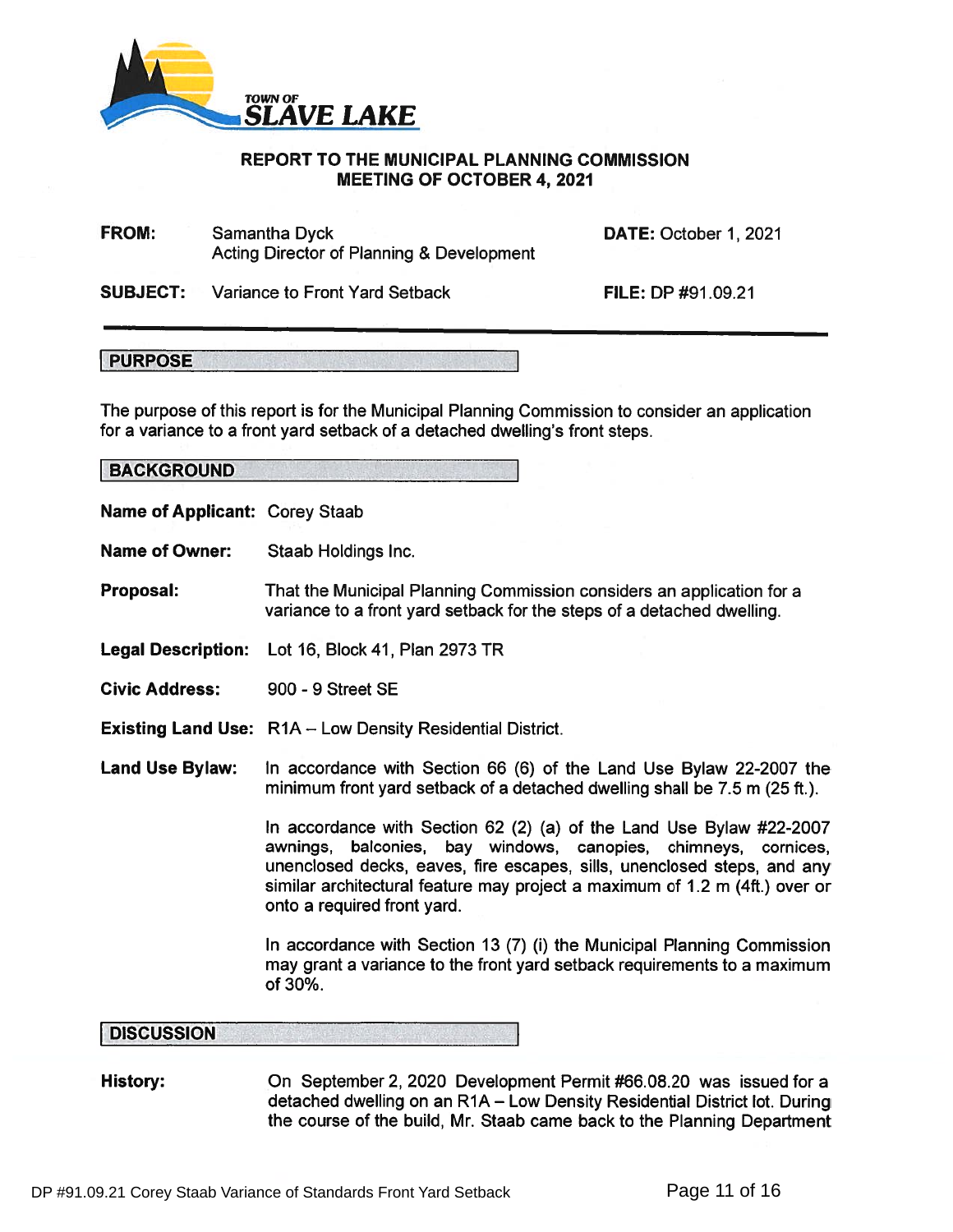and asked if he could build his front steps out of concrete rather than wood. As this was not <sup>a</sup> concern, the Development Officer approved the change.

Subject In September 2021, the landowner came back to the Planning Department<br> **Application:** The to find out how far the steps could extend into the front vard. The to find out how far the steps could extend into the front yard. The Development Officer provided the regulations within the Land Use Bylaw for Mr. Staab. As Mr. Staab wasn't sure where his property line ended and the distance he would need to project, the Planning Department requested Mr. Staab submit <sup>a</sup> revised site plan detailing the new front yard setback.

> In accordance with Section 62 (2) (a) of the Land Use Bylaw, the front steps may project onto or over the front yard by <sup>a</sup> maximum of 1.2 m. The required front yard is 7.5m and with the allowable projection the required front yard is then 6.3 m

> Once the Planning Department received the revised site plan from Mr. Mouallem, it was evident that <sup>a</sup> variance permit would be required, and that variance was larger than the Development Officer could grant. As per the amended site plan by Moe Mouallem, the revised front yard setback from the unenclosed deck and steps is 5.31 m. As <sup>a</sup> requested variance must be from the original required front yard setback, this means that <sup>a</sup> 29.2% variance is required.

#### RECOMMENDATION

The Planning Department has no concerns with this application and feels that it should have no negative impact on the neighbors.

#### MOTION

The Municipal Planning Commission approves Development Permit #91.09.21 which grants <sup>a</sup> variance to the front yard setback of the steps of the detached dwelling from the required 7.5 meters to 5.31 m on Lot 16, Block 41, Plan 2971 TR located at 900-9 Street SE subject to the following conditions.

- 1.The Town has not conducted an inspection of the property.
- 2. The Town assumes no responsibility or liability for any inaccuracy, mistake or error of law or fact, which arises from the information supplied by the applicant.

#### Attachments:

- 1.Application
- 2.Amended Site Plan
- 3.Location Map

Report Submitted:

 $\sim$ Samantha Dyck $\sim$ Acting Director of Planning & Development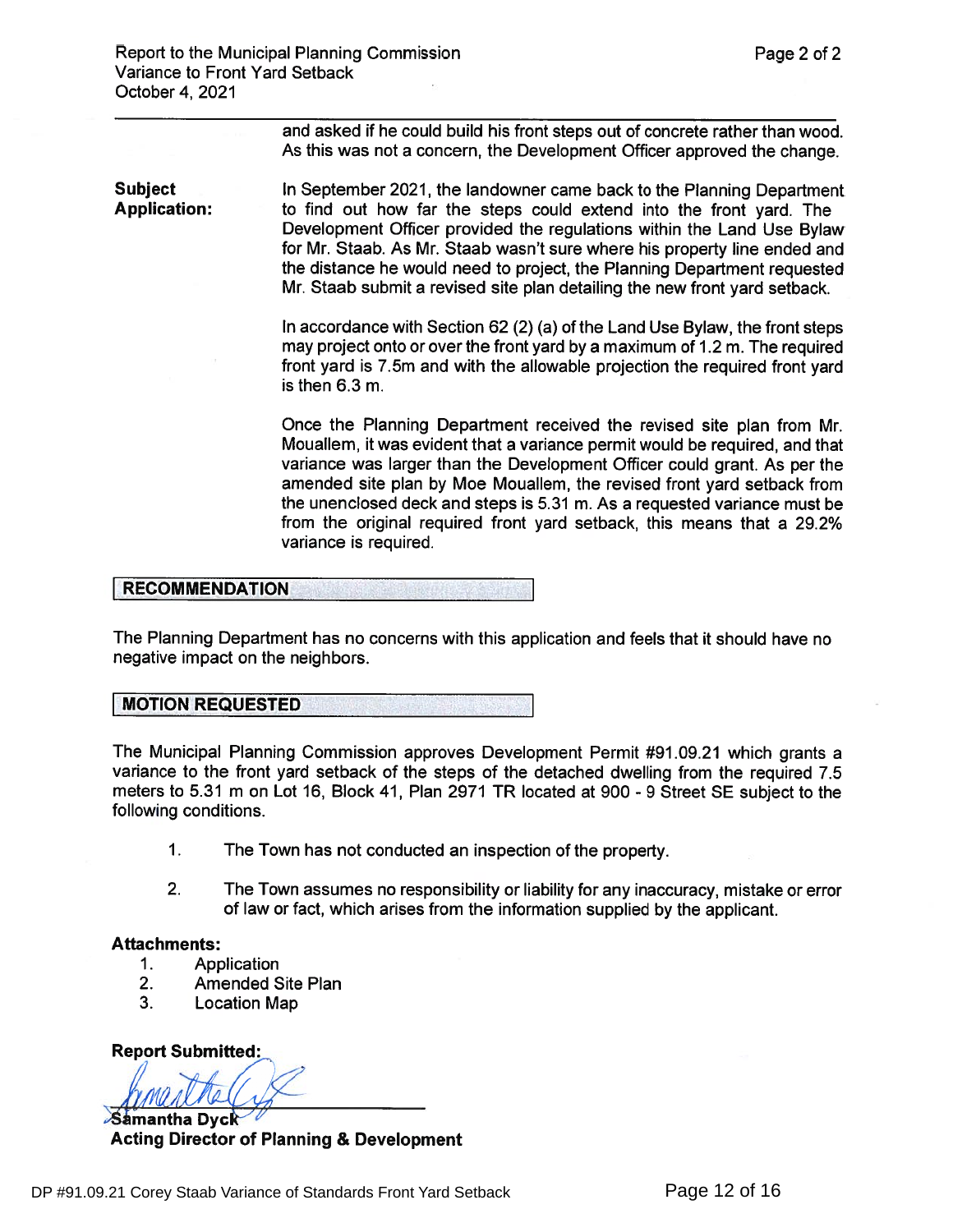| <b>SLAVE LAKE</b> |
|-------------------|

|                   | <b>LORG T OI</b>                 |
|-------------------|----------------------------------|
|                   |                                  |
|                   | Development Permit #             |
| <b>SLAVE LAKE</b> | 51,207<br>Application Date: SCP+ |

# j APPLICATION FOR VARIANCE PERMIT

| 1.               | <b>GENERAL INFORMATION</b>                                                     |
|------------------|--------------------------------------------------------------------------------|
|                  | (Please complete contact information on the second page)<br>51001              |
|                  | $C_0$ PCY<br>Landowner:                                                        |
|                  | COPHI<br>Applicant:                                                            |
|                  |                                                                                |
| 2.               | <b>PROPERTY</b>                                                                |
|                  | Address to be Developed: 900 9th Street 9 5E                                   |
|                  | Legal Description: Lot $16$ Block $41$ Plan $39737$ or,<br>W <sub>5</sub>      |
|                  | Roll # $411/e.00$<br>Qtr.<br>Mer<br>Sec.<br>Twp.<br>Rge.<br>Land Use District_ |
|                  |                                                                                |
| 3.               | <b>VARIANCE NEEDED</b>                                                         |
|                  | Please include a description of your proposed variance: $Q\chi + \theta \chi$  |
|                  | ADTURBA<br>$\partial \mathcal{S}'$<br>over 25 Fear<br>WOIH<br>MOIN             |
|                  |                                                                                |
|                  |                                                                                |
| 4.               | <b>FEES, DEPOSITS, ETC.</b>                                                    |
|                  | $5 - 500$<br><b>Variance Fee</b>                                               |
|                  | <b>Total</b>                                                                   |
|                  |                                                                                |
|                  |                                                                                |
| 5.               | <b>CONTACT INFORMATION</b>                                                     |
| Applicant:       | $\overline{\mathcal{O}}$ ICV                                                   |
|                  | 10000000001)<br>PAT<br><b>Mailing Address:</b>                                 |
|                  | $\alpha$                                                                       |
| Town/City:       | Province:                                                                      |
|                  |                                                                                |
|                  | Email: COPEY _ 888 @ MSN, COM                                                  |
|                  |                                                                                |
|                  |                                                                                |
|                  | (If Different Than Above)<br>p. 780-849-8000<br>Box 1030, 10 Main Street SW    |
|                  | 1.780-849-2633<br>Slave Lake, AB, TOG 2AO<br>Revised on December 18, 2019      |
| www.slavelake.ca |                                                                                |

DP #91.09.21 Corey Staab Variance of Standards Front Yard Setback Page 13 of 16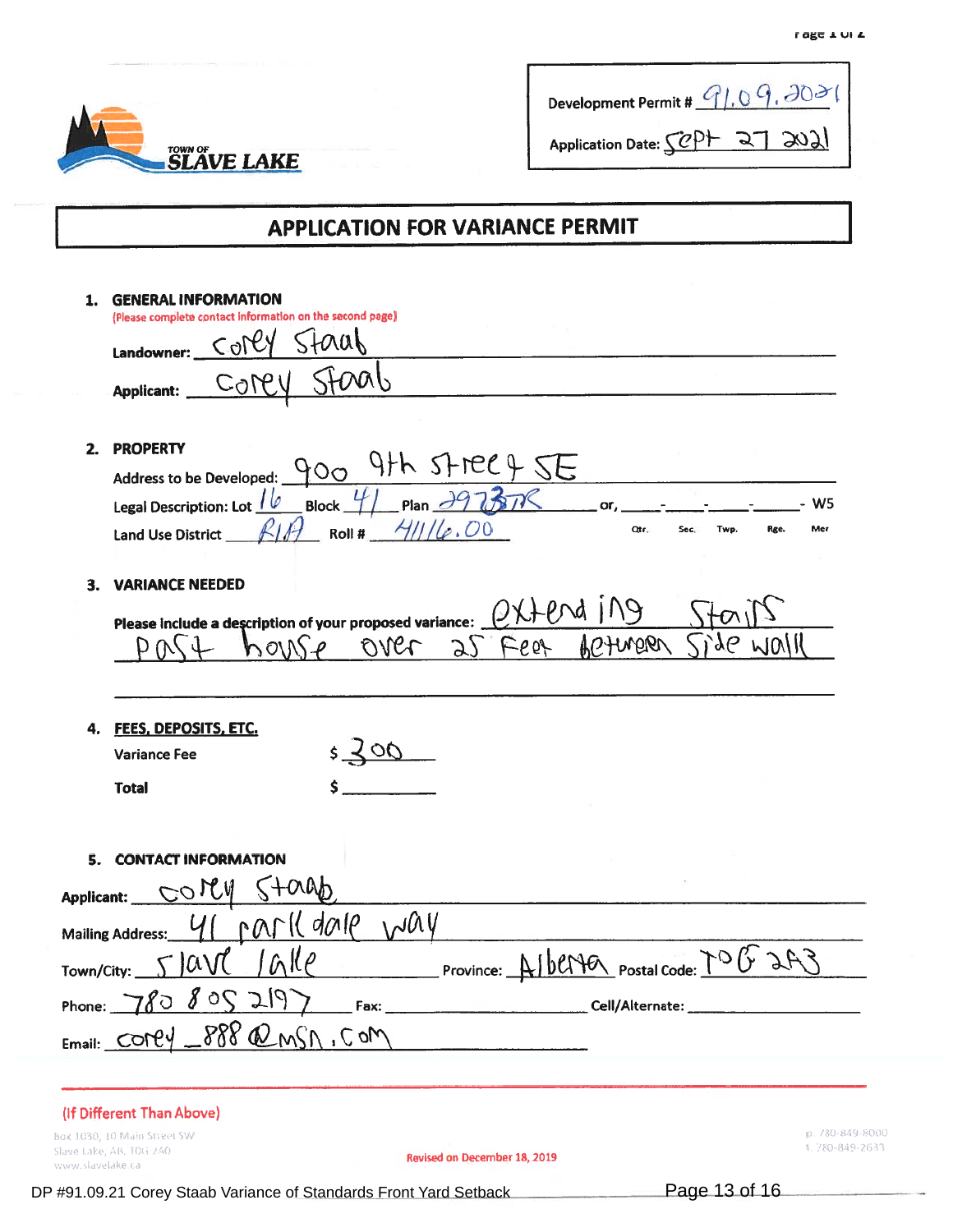|                                                                             | Page 2 of 2 |
|-----------------------------------------------------------------------------|-------------|
| CONCY SADRA<br>Landowner:                                                   |             |
| MOL<br>park dole<br>Mailing Address:                                        |             |
| Province: Albert Prostal Code: TOG 2003<br>JQK<br>Town/City: <u>JICIV</u> C |             |
| Phone: 780 805 2197<br>Fax:<br>Cell/Alternate:                              |             |
| Email: Carey 888 @MSN 1COM                                                  |             |

The persona<sup>l</sup> information is being collected under the authority of the Municipal Government Act M-26 and will be used for administering the affairs of the Town of Slave Lake and provision of services. It is protected by the privacy provisions of the Freedom of Information and Protection of Privacy Act. If you have any questions about the collection, contact the Town of Slave Lake FOIP Coordinator.

- $\bullet$  I hereby acknowledge and understand that a Development Permit comes into effect 21 days after the date of decision of the Development Authority.
- The Land Use Bylaw provides that any person claiming to be affected by <sup>a</sup> decision of the Development Authority may appea<sup>l</sup> to the Subdivision and Development Appeal Board within <sup>21</sup> days of the date of decision.
- I hereby agree that, should I not appeal the conditions of the approval of the DEVELOPMENT AUTHORITY within <sup>21</sup> days from the date of the decision, <sup>I</sup> will undertake to perform, fulfill and abide by all conditions of the Development Permit.
- •I understand that I may be required to obtain permits pursuant to the Alberta Safety Codes Act.

Storab

Namee ot

Namee of Landowner ( (Please Print in Block Letters) S**ignatūre of Landowner** Parte Date of Date of Landowner Parte of Landowner Date of Date of Landowner Parte of Landowner Parte of Landowner Parte of Landowner Parte of Landowner Parte of L

 $\frac{1}{\sqrt{C}}$   $\frac{1}{\sqrt{C}}$   $\frac{1}{\sqrt{C}}$   $\frac{1}{\sqrt{C}}$   $\frac{1}{\sqrt{C}}$   $\frac{1}{\sqrt{C}}$   $\frac{1}{\sqrt{C}}$   $\frac{1}{\sqrt{C}}$   $\frac{1}{\sqrt{C}}$   $\frac{1}{\sqrt{C}}$   $\frac{1}{\sqrt{C}}$   $\frac{1}{\sqrt{C}}$   $\frac{1}{\sqrt{C}}$   $\frac{1}{\sqrt{C}}$   $\frac{1}{\sqrt{C}}$   $\frac{1}{\sqrt{C}}$   $\frac{1}{\sqrt{C}}$ 

#### 6. CONSENT TO ELECTRONIC NOTIFICATION

I consent to receive documents from the Planning Department by electronic means and have provided the following e-mail address to be used by the Town for that purpose.

E-mail address to be used:

| Landowner's Name (printed)                           | Landowner's Signature        | Date |                                  |
|------------------------------------------------------|------------------------------|------|----------------------------------|
| <b>Applicant's Name (printed)</b>                    | <b>Applicant's Signature</b> | Date |                                  |
| ox 1030, 10 Main Street SW<br>lave Lake, AB, TOG 2A0 | Revised on December 18, 2019 |      | p 790 849 8000<br>1 780-849 2633 |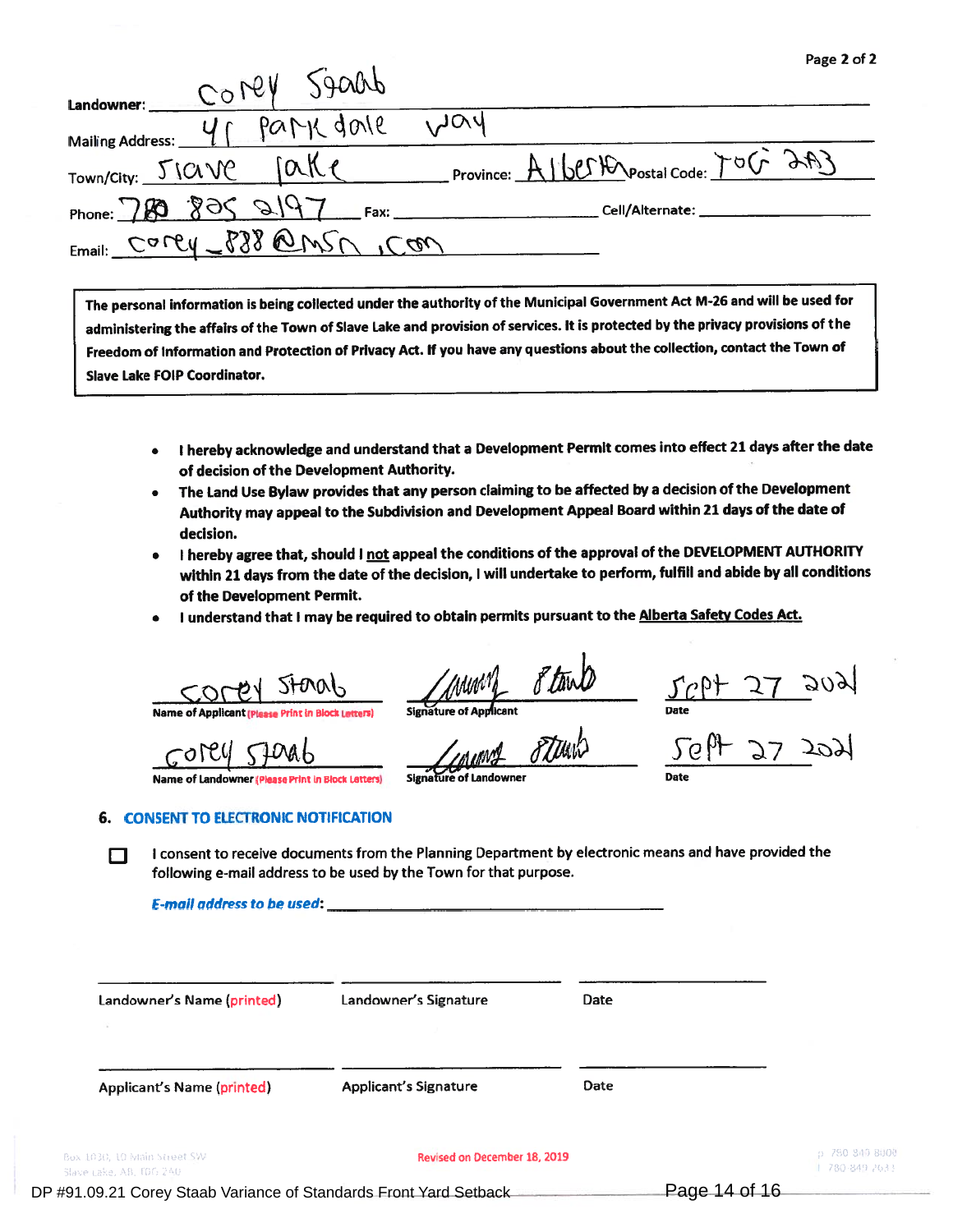

DP #91.09.21 Corey Staab Variance of Standards Front Yard Setback Page 15 of 16